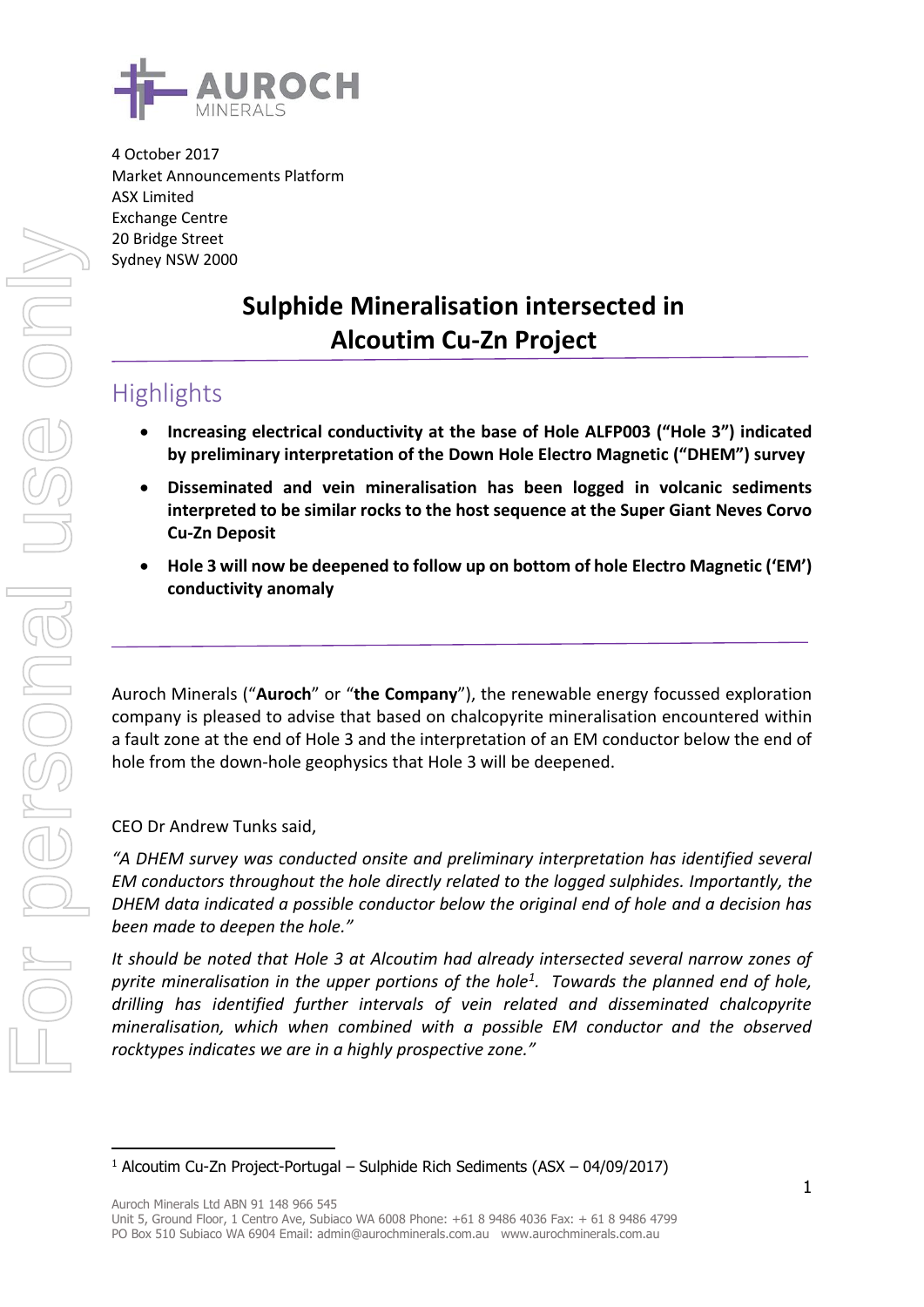

### Hole ALFP003

Hole 3 is collared close to the historic Billiton (1986) AC-1 hole, which was abandoned at 1,063m in sulphide rich black shales, due to rig limitations. The intersected geology was interpreted to be the strike extension of the host rock to mineralisation at Neves Corvo, which Auroch is targeting.

Hole 3 has intersected several intervals of blebby and disseminated chalcopyrite and pyrite that are associated with intense shearing and deformation. These zones are interpreted to be examples of widespread but small secondary sulphide mineralisation in the Iberian Pyrite Belt, similar to the historical Covos do Mouros Mine located in the south of the license.



*Photos of core with orogenic copper mineralisation in the upper part of borehole ALFP 003 A) Blebs of chalcopyrite associated with quartz veining in black shale 745.0m B) Blebby and disseminated chalcopyrite associated with narrow quartz chlorite deformation zone – 727.6m C) Blebby and disseminated chalcopyrite in brecciated fault zone -745.9m*

Hole 3 was initially halted in an intense fault zone at 1206.55m to complete the DHEM survey. Core from the fault zone (1203.0m) showed further signs of disseminated chalcopyrite, pyrite and galena mineralisation.

#### **Initial interpretation of the DHEM data has shown a marked increase in conductivity at the bottom of the hole indicates the potential for an EM conductor below the hole.**

Consequently, Auroch has made the decision to continue drilling Hole 3 beyond its present depth to continue to test the potential for Cu-Zn s mineralisation. It is anticipated that Hole 3 will reach its new end of hole depth of approximately 1400m (the limit of the drill rig) in the next two weeks at which time Auroch will report further results.

With the completion of Hole 3, Auroch has completed its Phase 1 Exploration plans and completed the required licence condition of 3000m of drilling . A license renewal application for the Alcoutim Exploration Licence has been submitted to the DGEG (Portuguese Directorate of Energy and Geology) and whilst Auroch awaits the license renewal, we will continue to study results from its Phase 1 exploration and plan further geophysics and drilling in the area of ALFP003 as well as plan for other targets across the licence. Phase 2 exploration will commence once the Licence renewal has been received.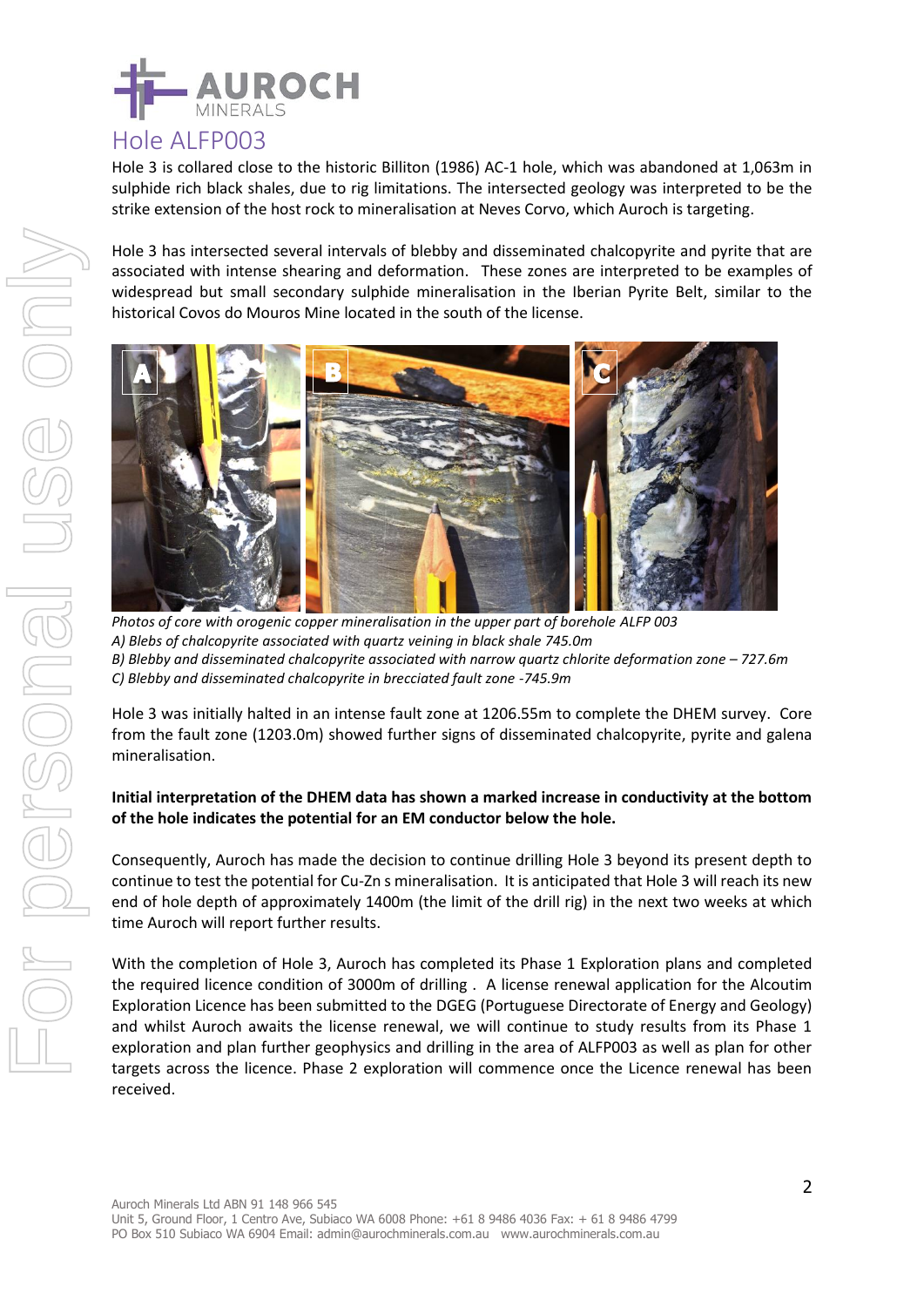



*Photo of core from ALFP003 at 1203.0m*

*A strongly sheared and deformed black shale with intense quartz veining and 2-3% finegrained disseminated chalcopyrite within the shales. Chalcopyrite also occurs as blebs and aggregates within the veins*

### About Auroch Minerals

Auroch Minerals (ASX: AOU) is primarily focusing on the exploration of metals crucial to the Renewable Energy Industry. The Company is specifically targeting Cobalt and Lithium, both used in the production of Li ion batteries in addition to Copper.

It is the Company's vision to add shareholder value through the identification, exploration and subsequent development of assets located in under-explored provinces that contain historic production and prospective geology. Auroch's current portfolio of projects contains three highly prospective exploration projects;

**Tisová Cobalt Copper Gold Project** located in the Czech Republic, where the Company currently holds an agreement to acquire 100% of the project (3<sup>rd</sup> July 2017 release). Tisová is located in the heart of the European industrial hub, has a long history of copper production with mine infrastructure in place and recent sampling carried out by Auroch has confirmed the presence of Cobalt. Auroch is currently carrying out its initial drilling program.

The Company is also earning 75% of the **Alcoutim Copper Zinc Project** in Eastern Portugal. Alcoutim is located on one of the world's most significant mining districts, the Iberian Pyrite Belt (IPB). Known as the Land of the Giants, the IPB is renowned for its poly-metallic (Copper and Zinc dominant) Volcanic Massive Sulphide (VMS) deposits. Home to three Super Giant deposits (Rio Tinto, Neves Corvo and Aljustrel) and 10 Giant deposits, the area hosts over 80 known deposits containing resources totalling over 1,700 Million Tonnes. Auroch's Alcoutim Project is located immediately along strike of the Super Giant Neves Corvo deposit.

**Karibib Li Project** is located in Namibia and provides Auroch with immediate upside potential in the rapidly evolving lithium market. The Project is situated next door to two of Namibia's high-grade historic lithium producing mines, Rubikon and Helikon.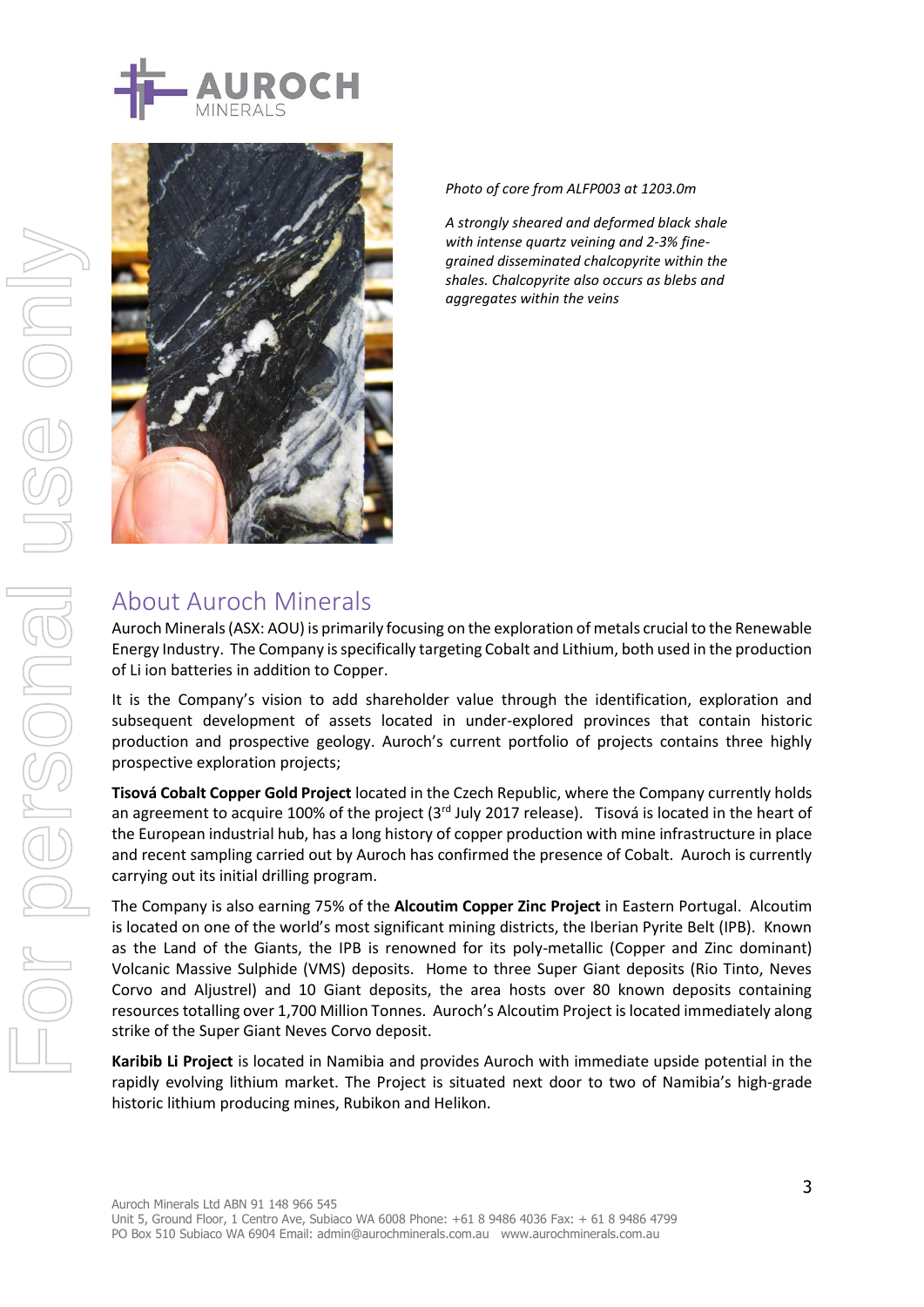

#### **Geologic summary log for ALFP003:**

For personal use only

Dr personal use only

| $0.00 - 491.75m$     | Flysch represented by interbedded greywackes and argilites, from 470m<br>argilite are dominant, becoming gradually darker towards bottom; typical<br>fossil rich horizon at the bottom of flysch.                                                                                                                                                                                                         |
|----------------------|-----------------------------------------------------------------------------------------------------------------------------------------------------------------------------------------------------------------------------------------------------------------------------------------------------------------------------------------------------------------------------------------------------------|
| 491.75 - 583.00m     | Dark argilites and minor siltstones with common 2% pyrite disseminated<br>and in stratabound blebs of several centimetres; grey and green tuffitic<br>beds increasing towards bottom. Two major shear/fault zones 531.50-<br>533.70m and 556.75-570.60m.                                                                                                                                                  |
| 584.00 - 953.00m     | Undifferentiated volcanics intercalated argilitic, light grey and green,<br>silicified in parts. Green and purple shale of the Borra De Vinho Formation<br>typical of the upper VSC. This sequence is structurally repeated 6 with<br>intense quartz veining. Weakly mineralized black argilites in last 2<br>repetitions of this unit; Mineralisation is mainly remobilized Pyrite,<br>Chalcopyrite, and |
| $953.00 - 983.00m$   | Siltites and dark to black argilites with typical fossil occurrences on the<br>bottom of unit. Black argilites occasionally with disseminated pyrite.<br>Common centimetric beds of greywacke with argilites clasts typical from<br>the Flysch group. Bottom contact is gradational.                                                                                                                      |
| 983.00-1012.00m      | Dark to black, pyritic argilites with interbedded grey centimetric tuff beds.<br>Pyrite occurs in percentages from 1-40% usually in mm beds parallel to<br>bedding. or fine grained disseminated in richer horizons. Pyrite is the only<br>observed pyrite.                                                                                                                                               |
| $1012.00 - 1181.60m$ | Dark argilites and medium grey siltites with minor greywacke beds.<br>Common metre scale shear/fault zones throughout this horizon. Bottom<br>contact is gradational marked by an increase in tuffitic / ash tuff content<br>and graphitic shales + pyrite increase.                                                                                                                                      |
| $1181.60 - 1206.55m$ | Argillite and siltites with minor ash tuff beds. Original E.O.H at 1206.55<br>ending in a strongly graphitic shear/fault zone. On this last shear zone,<br>pyrite and chalcopyrite occur associated with quartz veining.                                                                                                                                                                                  |